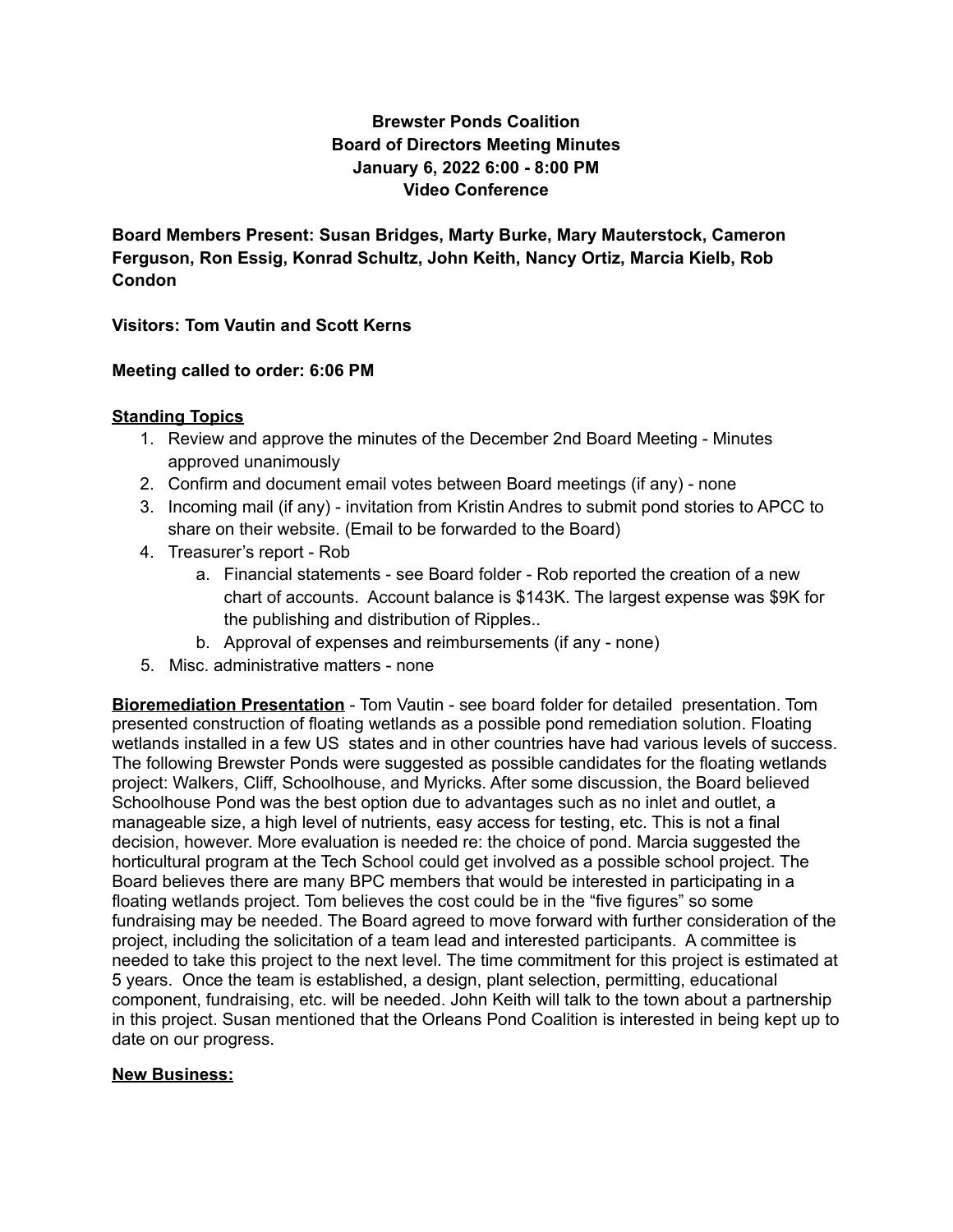- 1. Sea Camps Long Pond committee Nancy and Ron have volunteered to represent BPC.
- 2. Invitation to tour Terra Firma. Peter Jensen, has invited BPC Board members to visit the stormwater management site at Terra Firma in Orleans. Mary asked the names of Board members interested in visiting the site and will set up a date most likely in February. Peter has agreed to participate in the BPC's adult education program this spring by providing tours of his garden to guests of the BPC..
- 3. American Rescue Plan Act (ARPA) public comment period thru 2/4/22. Federal grants are available for various water quality/septic improvement/nutrient reduction projects. The Barnstable Commission is requesting public input on possible water improvement projects. Public input is the third tier of planning and Konrad believes BPC should have a voice. Susan suggested that a letter could be written based on John Keith's extensive writing on the need for a nutrient reduction study.

# **Current Priorities**

- 1. Septic system nutrient reductions study. Susan contacted Select Board member Mary Chaffee regarding introducing sewers as a possible future for Brewster. Mary deferred Susan to Select Board member Cindy Bingham. BPC gets the impression from meetings with Town Manager Peter Lombardi and other town administrators that the town is not anxious to start discussions especially while in the midst of the Sea Camps project. BPC also gets the impression that the town believes BPC could be infringing on the town's "turf". BPC believes gradually educating residents and slowly introducing the concept of town sewers should begin.
- 2. Stormwater spreadsheet/map. John Keith's study and the resulting GIS map of stormwater areas throughout town that need to be addressed were discussed. Pond Associations, neighborhoods, etc. should be notified of BPC funds available for storm remediation projects. Marcia's son whose specialty is GIS mapping could perhaps get involved.
- 3. PALs data. Marty mentioned that much of the PALS data is "flawed" and, therefore, difficult to analyze. BPC should still make an attempt to analyze the data and find trends. Seymour Pond, for example, has data that goes all the way back to 2001. John Keith believes Schoolhouse Pond is a good candidate for analysis especially considering the possibility of using Schoolhouse for the floating island study. Marty is working with a couple of CS volunteers on looking to develop trend analysis for Seymour Pond from the cumulative PALS data including season 2020.
- 4. Marty provided John K. with PALS data along with cyanobacteria data compiled from the Citizen Science work for 2018-2021 (4 years) to review for trend analysis.
- 5. Marty mentioned that the Cape Cod Commission is also doing work with PALS data and could be a good source for BPC to consider.
- 6. Marty mentioned that the Town of Brewster has also, in the past, made overtures to have the PALS data analyzed.

## **Events**

1. Pond Summit - Possible speakers are Brian Dudley from the EPA, Scott Horsley who is an independent consultant for the Wellfleet septic/sewer project, and Frank Leslie Schellenger, Jr - Conservation Agent, Hanson MA. Frank did his Northeastern U. dissertation on nutrient transport from septic systems to groundwater and ponds. An